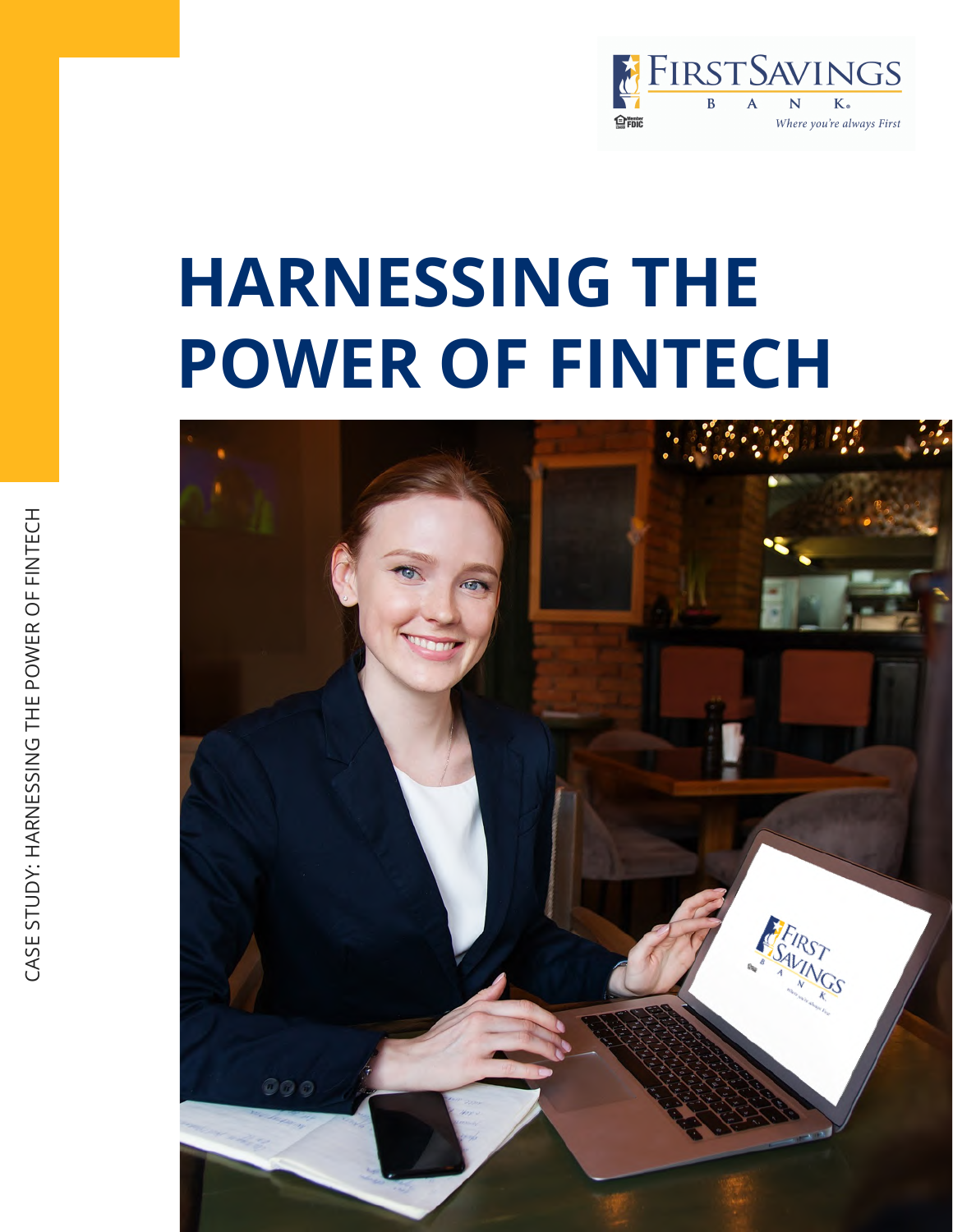The Paycheck Protection Program (PPP) was an opportunity. It allowed First Savings Bank (FSB) to help business owners access much-needed capital during COVID. It also is an opportunity to incorporate a fintech-first strategy to provide the best service to our small and medium businesses.

## **FIRST SAVINGS BANK IS ADOPTING A FINTECH-FIRST MODEL**



**AFIRST** 

 $\bigcap$ 

**By supporting our Small and Medium Businesses (SMBs) with the latest platform and technology, we are primed to serve and delight our customers, supporting them in their growth. Having partnered with Boss Insights to achieve great results during the Paycheck Protection Program, we are expanding this effort to two of our business lending operations: Q2 and TORCH.**



#### New Applications

## **PROVEN RESULTS IN PPP ROUND 2**

**75%**

SBA-Approved Loans

**45%**

Cost Savings

工

*By partnering with Boss Insights' cutting edge technology, First Savings Bank is empowered to offer a seamless experience for business owners allowing them to spend less time applying for loans and more time focusing on their business. It's a winning proposition that lets us focus on building customer relationships by*

*giving them the best experience.*

John Handmaker, Chief SBA Lending Officer

First Savings Bank is the largest Indiana-based SBA 7a volume lender in the United States. In 2020, FSB originated and funded \$95 million in SBA 7a loans and \$180 million in 640 PPP loans. In 2021, FSB supported over 300 PPP applications for \$33 million. To date, three-quarters of the applications are SBA approved with an increased speed to funding by 36%. FSB has also reduced the Full Time Equivalent (FTE) by 45%.

Partnering with Boss Insights streamlined the application and forgiveness process giving borrowers a seamless experience from start to finish.